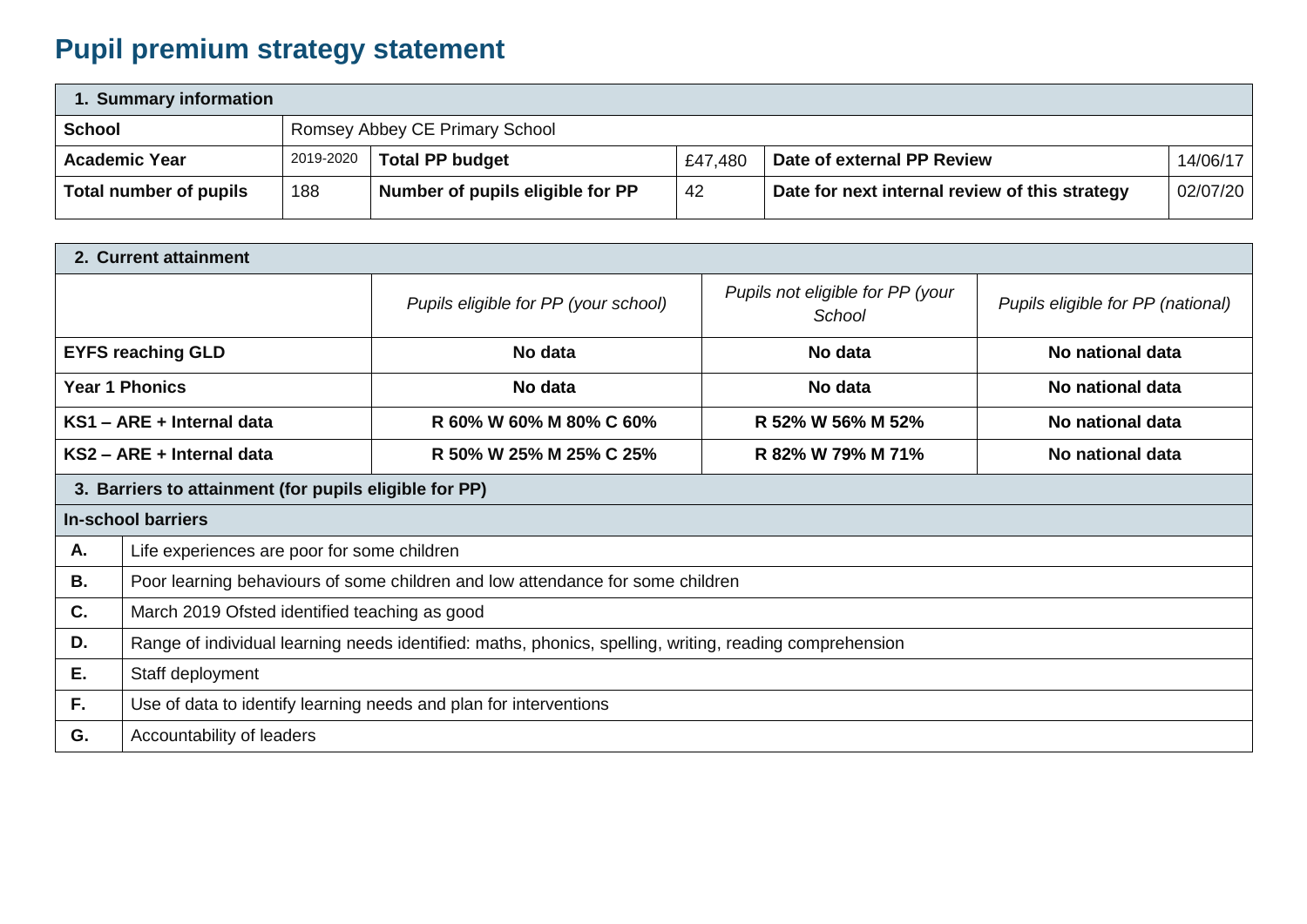| 4. Desired outcomes |                                                                                                                                                    | <b>Success criteria</b>                                                                                                                                                                                                                                                                                                                                                                                                                                                                                                                                                                                                                                                                                                                                                                                                                               | <b>Costs</b>                                                                                                                                                                                                                                                             |
|---------------------|----------------------------------------------------------------------------------------------------------------------------------------------------|-------------------------------------------------------------------------------------------------------------------------------------------------------------------------------------------------------------------------------------------------------------------------------------------------------------------------------------------------------------------------------------------------------------------------------------------------------------------------------------------------------------------------------------------------------------------------------------------------------------------------------------------------------------------------------------------------------------------------------------------------------------------------------------------------------------------------------------------------------|--------------------------------------------------------------------------------------------------------------------------------------------------------------------------------------------------------------------------------------------------------------------------|
| A.                  | Children will participate in the<br>opportunities provided.<br>SATs writing results improve<br>KS1 GD increase<br>KS2 increase<br>Focus on writing | KS2 writing outcomes for PP children to be in-line with non-PP children at<br>the end of Year 6<br>Internal data Spring 1 Writing:<br>Expected PP 25%, Non PP 82%<br>Greater Depth PP 0% Non PP 12.5%<br>KS1 writing outcomes for PP children to remain in line with national for PP<br>children<br>Internal data Spring 1 Writing:<br>Expected PP 40% Non PP 56%<br>Greater Depth: PP 0% Non PP 28%<br>All PP children will attend French residential (100% attended in 2018/19)<br>$\bullet$<br>Trip did not take place<br>All PP children will attend Hillier's visit (82.5% attended in 2018/19)<br>85.7% attended in 2019/20<br>PP children will take up the opportunity of a weekly music lesson to learn an<br>$\bullet$<br>instrument<br>91% of eligible PP pupils took up the opportunity of a weekly music lesson<br>to learn an instrument | <b>France Trip</b><br>£990<br>Trips & Visits (inc Coach)<br>£1950 £750<br><b>Music</b><br>£3600<br><b>Stocked Pencil Cases</b><br>£1242                                                                                                                                  |
| <b>B.</b>           | Good attendance for PP<br>children<br>The number of children requiring<br>high intervention for behaviour<br>has decreased.                        | Attendance will be 96% or more for PP children.<br>$\bullet$<br>Attendance of PP children is 96.0 %<br>14% of PP children are being supported for behavioural needs - this will be<br>reduced by the end of the year<br>12% of PP children are currently being supported for behavioural needs<br>PP children will start the day with a good breakfast<br>$\bullet$<br>45% children benefitted from attending Breakfast Club sessions<br>PP children will benefit from afterschool club<br>$\bullet$<br>45% children benefitted from attending Afterschool Club sessions.<br>Parents of PP children attend Parents Evenings<br>November 90.5% of PP Parents attended                                                                                                                                                                                  | <b>Boxall</b><br>£50<br><b>C&amp;FSW</b><br>£4,388<br><b>Breakfast Club</b><br>£3120<br><b>Afterschool Club</b><br>£1755<br><b>Early Help</b><br>£514<br><b>Attendance incentives</b><br>£300<br><b>Attendance Officer</b><br>£512<br><b>Targeted phone calls</b><br>£25 |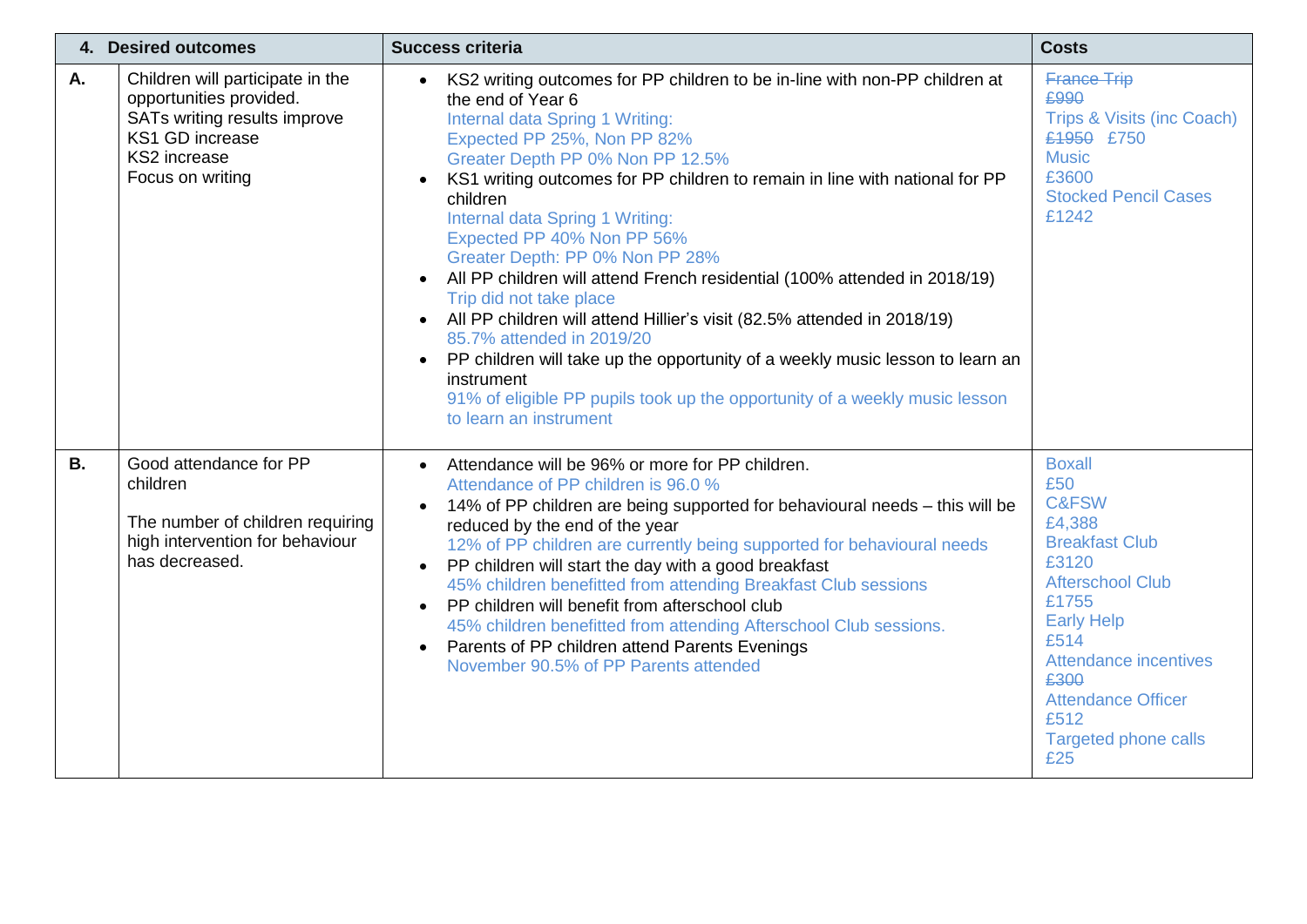| $C_{1}$ | Teaching and learning will be<br>good across the school as<br>evidenced by learning walks,<br>County Advisers and HMI.  | groups.<br>Internal data<br>one subject area.                                                                                                                                                          | PP children make strong progress (6 steps on target tracker) in all year<br>At the end of Spring 1 62% of PP children made strong progress in at least                                                                                           |                                                                                                                                                                                                                      |  |
|---------|-------------------------------------------------------------------------------------------------------------------------|--------------------------------------------------------------------------------------------------------------------------------------------------------------------------------------------------------|--------------------------------------------------------------------------------------------------------------------------------------------------------------------------------------------------------------------------------------------------|----------------------------------------------------------------------------------------------------------------------------------------------------------------------------------------------------------------------|--|
| D.      | Children identified with barriers<br>to learning at PP meetings,<br>interventions put in place and<br>success measured. | groups<br>Internal data<br>one subject area.                                                                                                                                                           | PP children make strong progress (6 steps on target tracker) in all year<br>At the end of Spring 1 62% of PP children made strong progress in at least                                                                                           |                                                                                                                                                                                                                      |  |
| E.      | Staff are deployed accurately<br>according to the needs of all<br>children, including PP.                               | Internal data for Interventions show<br>Non-PP:<br>59.3% accelerated progress<br>30.2% expected progress<br>10.5% no progress<br>average of +0.1 (data from Edukey), which means accelerated progress. | The impact of interventions for PP children will be strong or better<br>PP:<br>61.2% accelerated progress<br>26.9% expected progress<br>11.9% no progress<br>At the end of Spring 1 the impact of interventions was such that PP children had an | <b>Allocation of TAs</b><br>£9000<br>Forest school YR & 1<br>£1639<br><b>Afterschool Workshops</b><br>£500<br><b>Mental Health Leader</b><br>£315<br><b>Homework Club</b><br>£741<br><b>Business manager</b><br>£250 |  |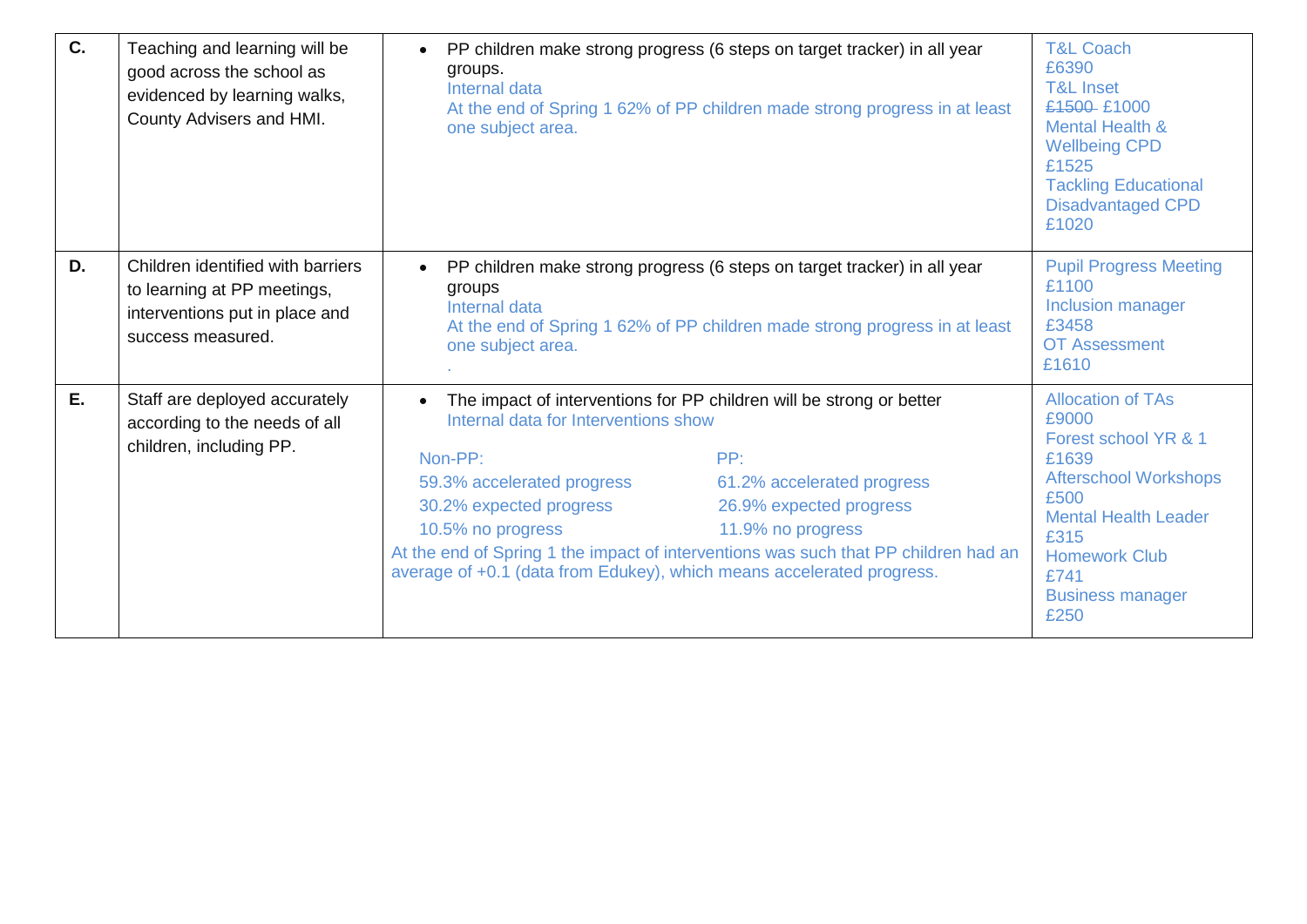| $F_{\rm{L}}$ | Teachers are aware of who their<br>PP children are and consider<br>them carefully when marking,<br>planning and teaching. Staff are<br>deployed accurately according<br>to the needs of all children,<br>including PP. | $\bullet$<br>groups<br>The impact of interventions for PP children will be strong or better<br>Internal data for Interventions show<br>Non-PP:<br>59.3% accelerated progress<br>30.2% expected progress<br>10.5% no progress<br>average of +0.1 (data from Edukey), which means accelerated progress. |       |  | PP children make strong progress (6 steps on target tracker) in all year<br>PP:<br>61.2% accelerated progress<br>26.9% expected progress<br>11.9% no progress<br>At the end of Spring 1 the impact of interventions was such that PP children had an |                                                                                                                                                               | <b>PP tracker Project</b><br>No additional cost                                                                                                                                               |
|--------------|------------------------------------------------------------------------------------------------------------------------------------------------------------------------------------------------------------------------|-------------------------------------------------------------------------------------------------------------------------------------------------------------------------------------------------------------------------------------------------------------------------------------------------------|-------|--|------------------------------------------------------------------------------------------------------------------------------------------------------------------------------------------------------------------------------------------------------|---------------------------------------------------------------------------------------------------------------------------------------------------------------|-----------------------------------------------------------------------------------------------------------------------------------------------------------------------------------------------|
| G.           | The pupil premium strategy is<br>closely monitored and reviewed<br>on a termly basis to ensure<br>value for money.                                                                                                     | PP children make strong progress (6 steps on target tracker) in all year<br>groups<br>End of Phase 1<br>Reading<br>85% of PP<br>children (inc 1<br><b>SEND)</b><br>Writing<br>68.4% of PP<br>children (inc 1<br>SEND)<br><b>Maths</b><br>68.4% of PP<br>children (inc 2)<br>SEND)                     |       |  | End of Phase 2<br>89.7% of PP<br>children (inc 6<br><b>SEND)</b><br>66.7% of PP<br>children (inc 4<br>SEND)<br>76.9% of PP<br>children (inc 6<br>SEND)                                                                                               | End of Phase 3<br>82.9% of PP<br>children (inc 6<br><b>SEND</b> )<br>78.0% of PP<br>children (inc 4<br><b>SEND)</b><br>63.4 of PP<br>children (inc 6<br>SEND) | <b>Strategy review meetings</b><br>have taken place and<br>were attended by the<br>Inclusion Leader,<br>Headteacher, Deputy,<br><b>Business Manager and</b><br><b>Pupil Premium Governor.</b> |
|              |                                                                                                                                                                                                                        |                                                                                                                                                                                                                                                                                                       | Total |  |                                                                                                                                                                                                                                                      |                                                                                                                                                               | £44 504                                                                                                                                                                                       |